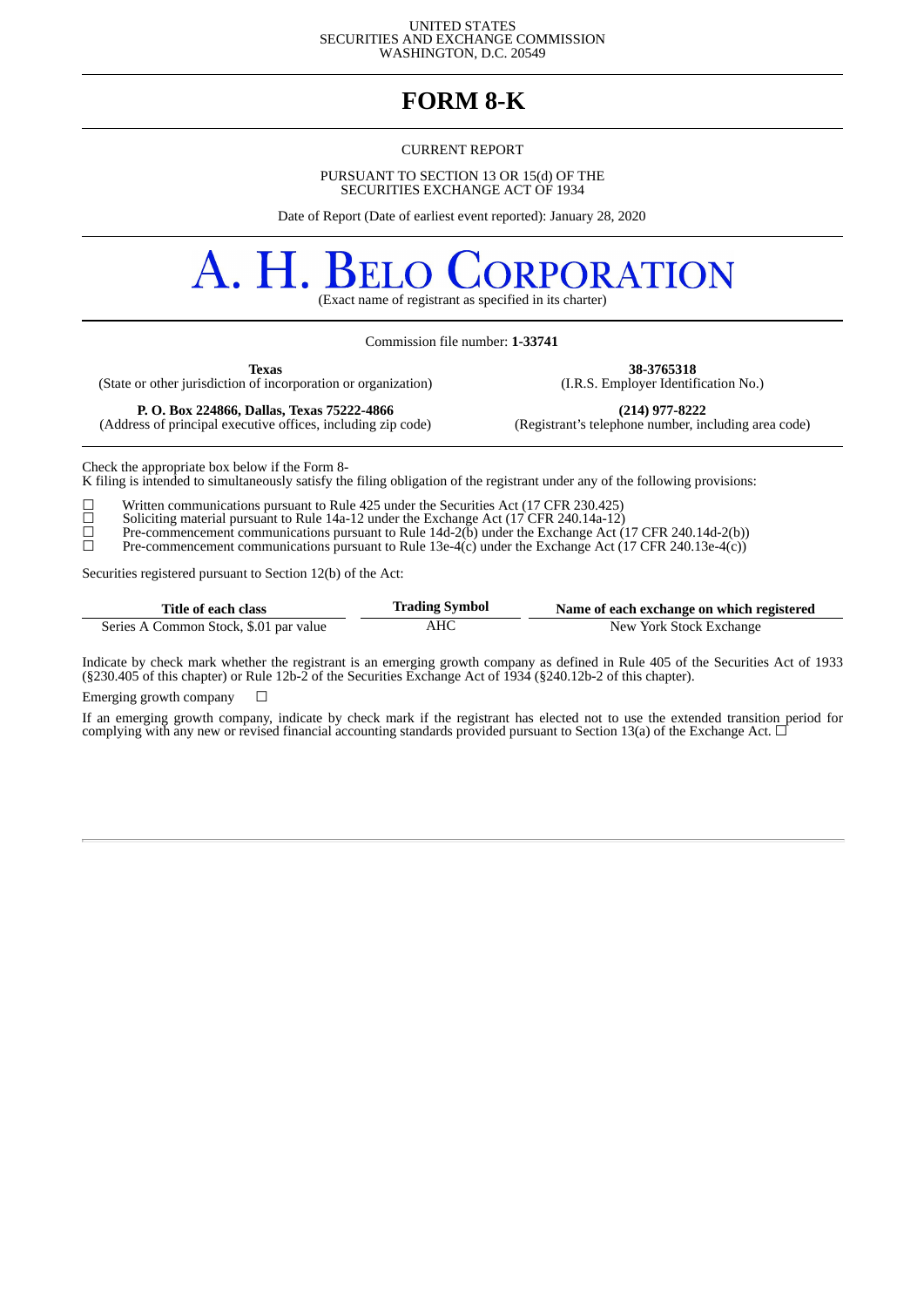#### **Item 2.02. Results of Operations and Financial Condition.**

In a press release dated January 28, 2020, A. H. Belo Corporation (the "Company") made certain statements regarding the Company's results of operations and financial condition for its fiscal year ended December 31, 2019 and for the second half of fiscal 2019. A copy of the press release, which is also referred to under Item 7.01 below, is attached as Exhibit 99.1 to this Current Report on Form 8-K.

#### **Item 7.01. Regulation FD Disclosure.**

Previously, on November 20, 2019, the Company issued a press release announcing the late filing of its quarterly report on Form 10-Q for the quarter ended September 30, 2019, and its plan to amend its Annual Report on Form 10-K for the fiscal year ended December 31, 2018 and its Quarterly Reports on Form 10-Q for the quarters ended March 31, 2019 and June 30, 2019. A copy of that press release was attached as Exhibit 99.1 to the Company's Current Report on Form 8-K filed on November 20, 2019. In a press release dated January 28, 2020, the Company issued an update on its progress in completing the work associated with these filings. A copy of the press release is attached as Exhibit 99.1 to this Current Report on Form 8-K.

#### **Item 9.01. Financial Statements and Exhibits.**

(d) *Exhibits*.

99.1 Press Release issued by A. H. Belo Corporation on January 28, 2020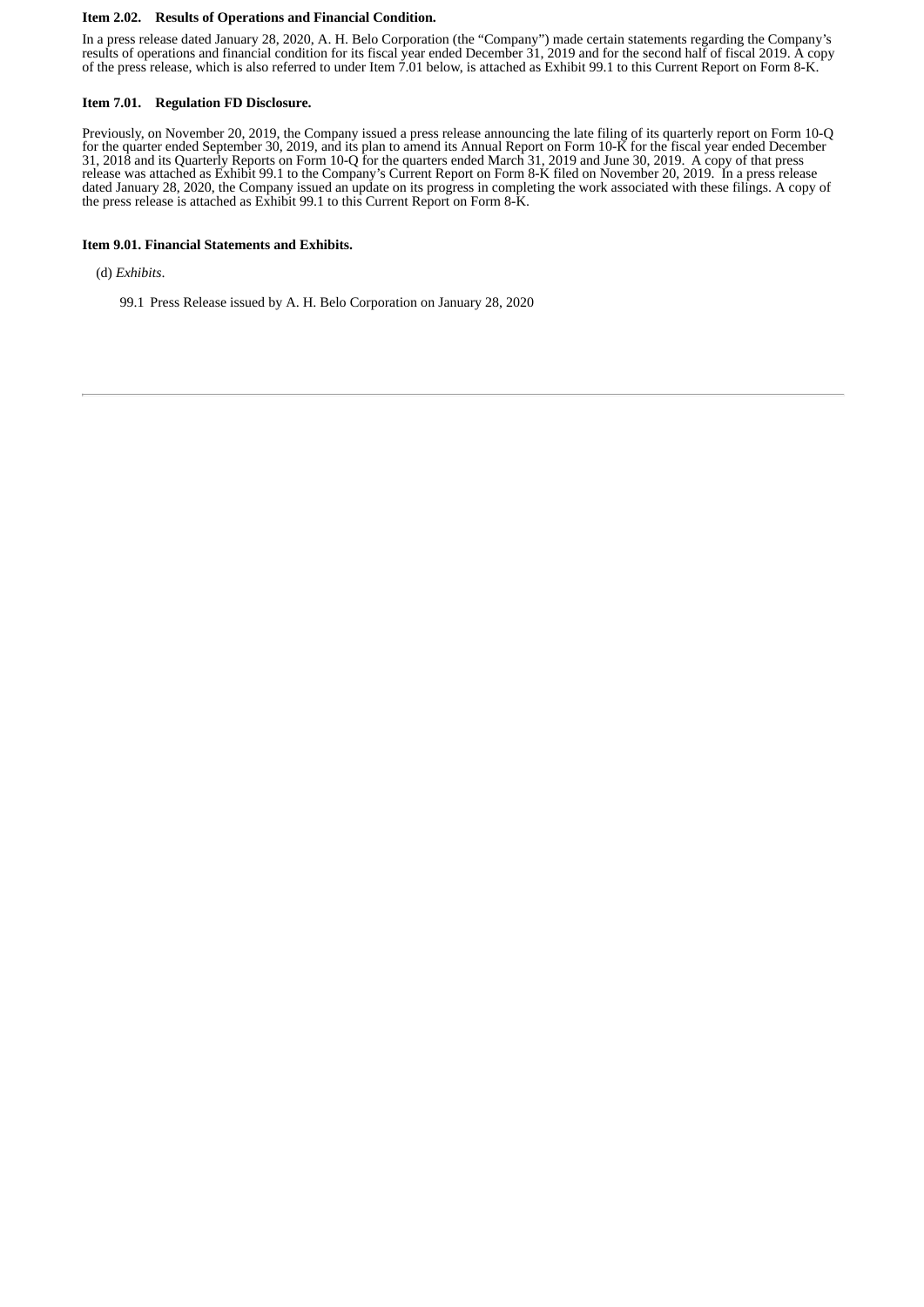# **SIGNATURE**

Pursuant to the requirements of the Securities Exchange Act of 1934, the Registrant has duly caused this report to be signed on its behalf by the undersigned thereunto duly authorized.

#### A. H. BELO CORPORATION

Date: January 28, 2020 By:

```
/s/ Katy Murray<br>Katy Murray
```
Senior Vice President/Chief Financial Officer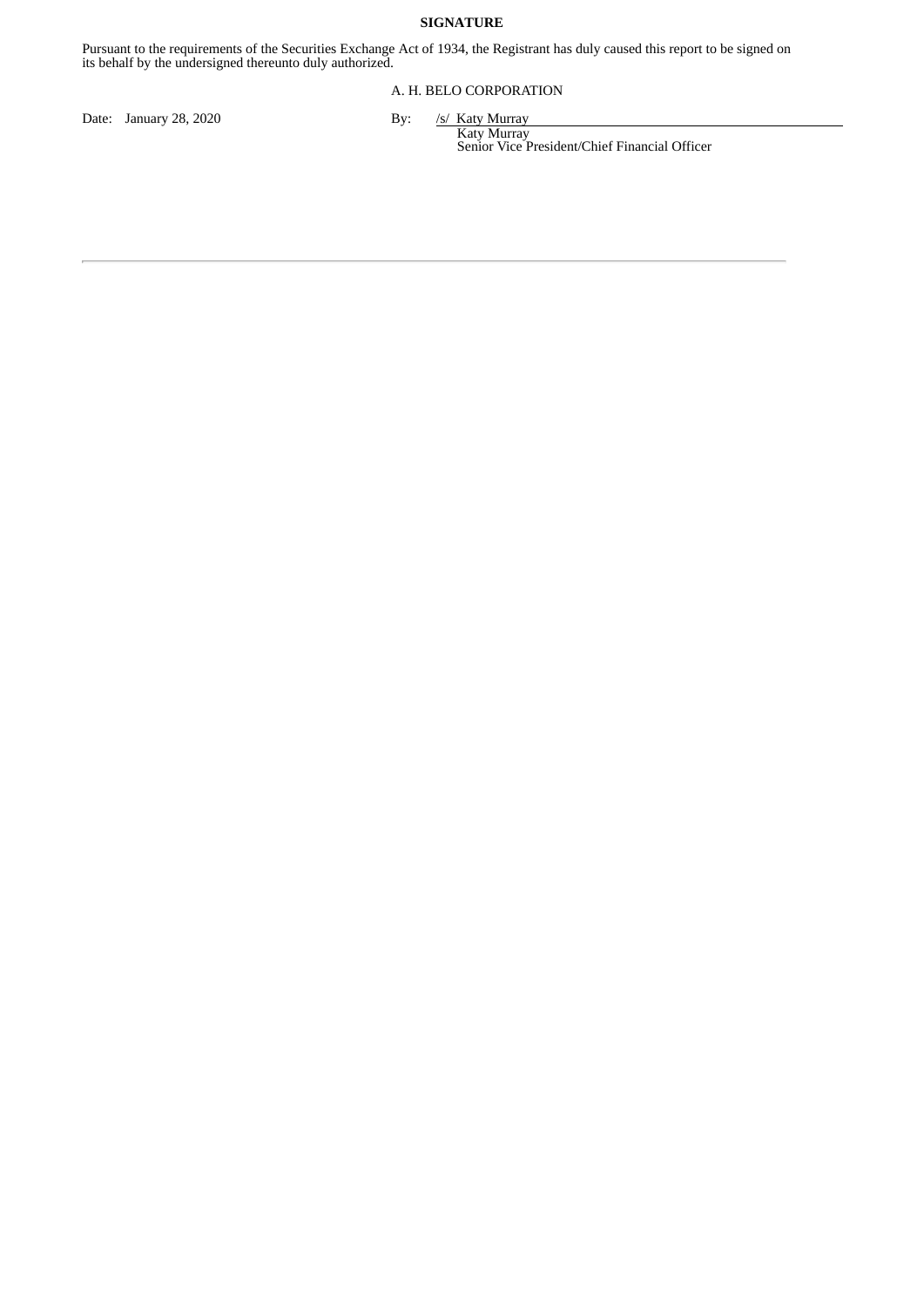# **EXHIBIT INDEX**

Exhibit No. 99.1 Press Release issued by A. H. Belo [Corporation](#page-4-0) on January 28, 2020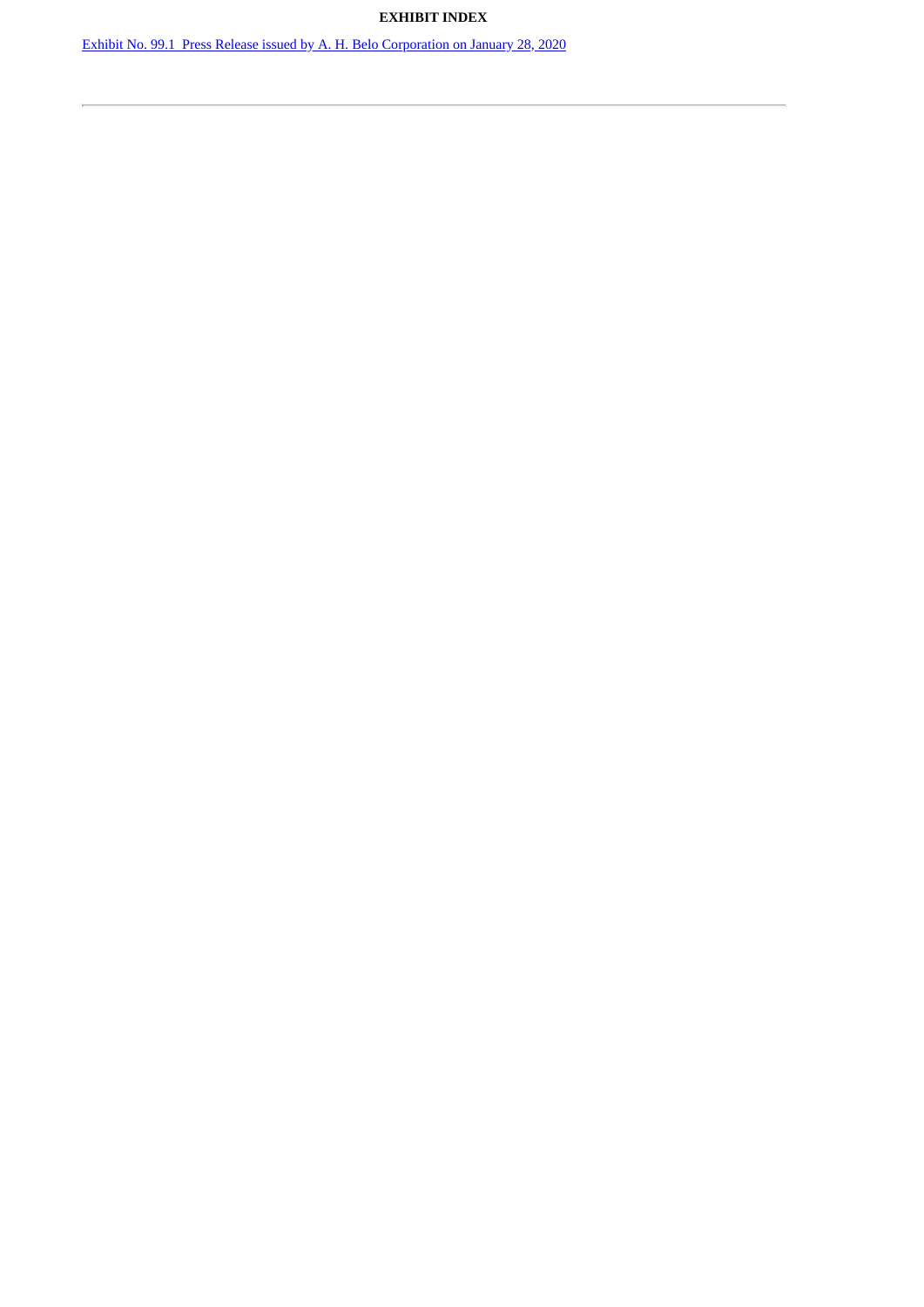# A. H. BELO CORPORATION

## **A. H. Belo Corporation Updates Investors on Timing of Its Regulatory Filings**

<span id="page-4-0"></span>**DALLAS –** A. H. Belo Corporation (NYSE: AHC) said today that it is continuing to work on finalizing the Company's amended 2018 Annual Report on Form 10-K, and the amended first and second quarter 2019 Quarterly Reports on Form 10-Q. As announced on November 20, 2019, the Company has determined to restate its 2018 audited financial statements, impacting impairment of goodwill and longlived assets; the income tax valuation allowance; and management's report on internal control over financial reporting and evaluation of disclosure controls and procedures included in Item 9A of the 2018 Form 10-K. The asset impairment and valuation allowance are due to a re-evaluation of the timing of the Company's impairment of assets related to its marketing services segment and consequent calculation of its tax valuation allowance, both of which are non-cash items.

Katy Murray, senior vice president and Chief Financial Officer, said, "The processes related to reviewing these matters have taken longer than expected due to the complexity of accounting treatments being considered for a fiscal year in which the Company recorded a net loss. At this time, we continue to expect that any adjustments ultimately made should be non-cash adjustments and should not affect the Company's revenues or cash flow statements during the periods under review.

"While the Company continues to experience year-over-year revenue declines in print advertising revenue and print circulation revenue, the Company's operations during the second half of 2019 have met management's internal expectations, with stronger than anticipated revenue performance, good expense controls, increased digital circulation subscriptions, and capital expenditures in line with our plan for the year. As of December 31, 2019, the Company had approximately \$48 million in cash and no debt. We are excited about prospects for 2020."

Robert W. Decherd, A. H. Belo's Chief Executive Officer, added, "The single decision-making structure implemented in July continues to have very positive effects for the Company. We have been able to be more focused and timely in refining strategies, developing established and new products, and extending our brands throughout the North Texas market. *The Dallas Morning News* continues to be